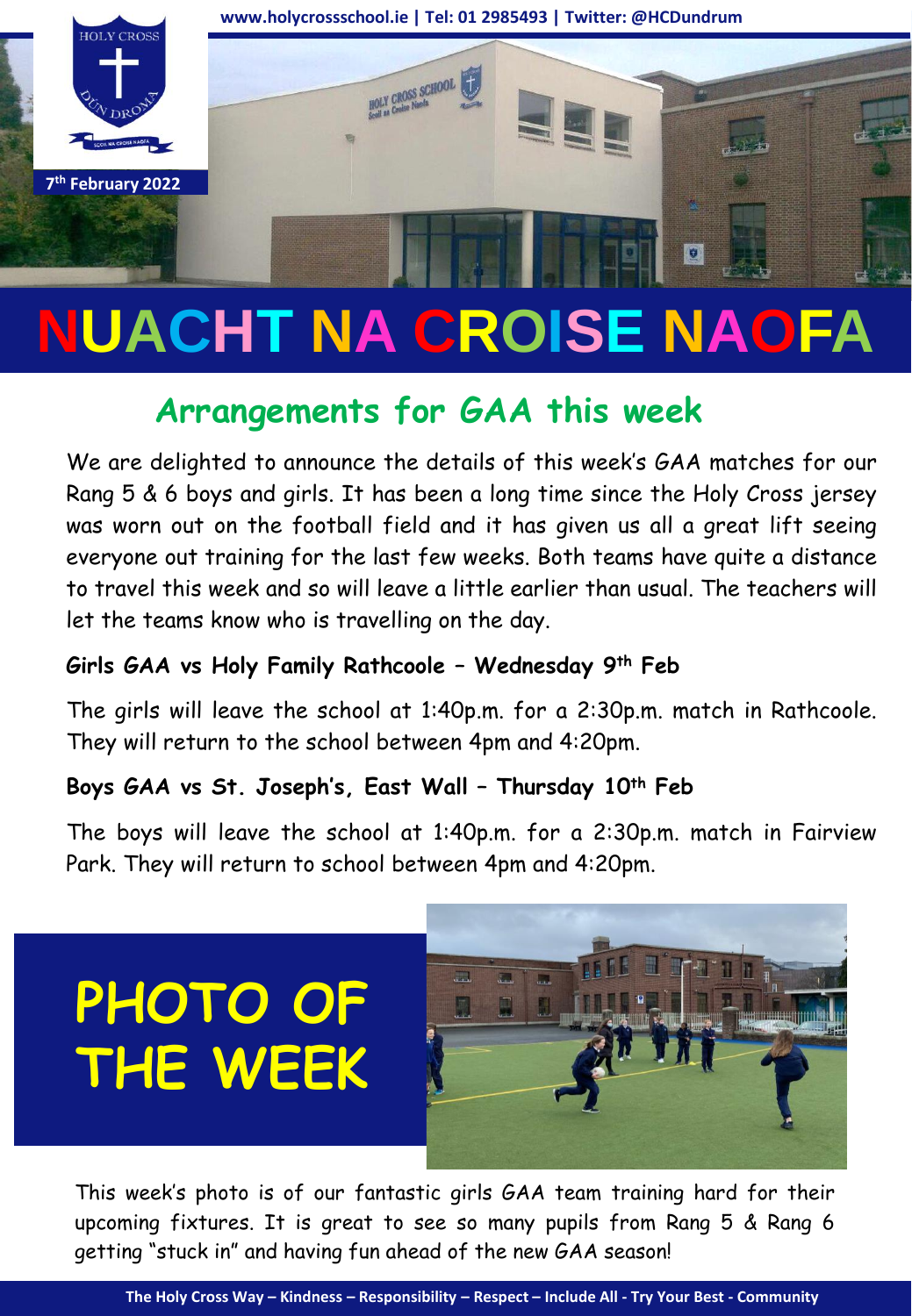

## **Green Schools Walkability Audit**

We really are lucky to have such committed and conscientious students on our school's Green Schools committee. Last week they published their "Walkability Audit". This audit sought to determine how pedestrian friendly some of the routes surrounding our school are. The findings in this superbly produced document are quite interesting. You can read the audit by following the below link to our website;

[https://www.holycrossschool.ie/\\_files/ugd/0c40c7\\_dcbeb41959](https://www.holycrossschool.ie/_files/ugd/0c40c7_dcbeb41959f4419c9197f39e25cc3d8c.pdf) f4419c9197f39e25cc3d8c.pdf



## **Lego Club**

Mr Fitzgerald is running a Lego & Engineering Club after school every Tuesday @2.45 - 3.45pm from 15<sup>th</sup> February - 5<sup>th</sup> April (7 weeks). This is for 2<sup>nd</sup> - 4<sup>th</sup> Class only. Click the link below to sign up.

https://docs.google.com/forms/d/e/1FAIpQLSeB-[TrEcdDORmW1oiFvARdb8dbGYXIvz09IKAkx8VX65pMvUQ](https://docs.google.com/forms/d/e/1FAIpQLSeB-TrEcdDORmW1oiFvARdb8dbGYXIvz09IKAkx8VX65pMvUQ/viewform?usp=sf_link) /viewform?usp=sf\_link